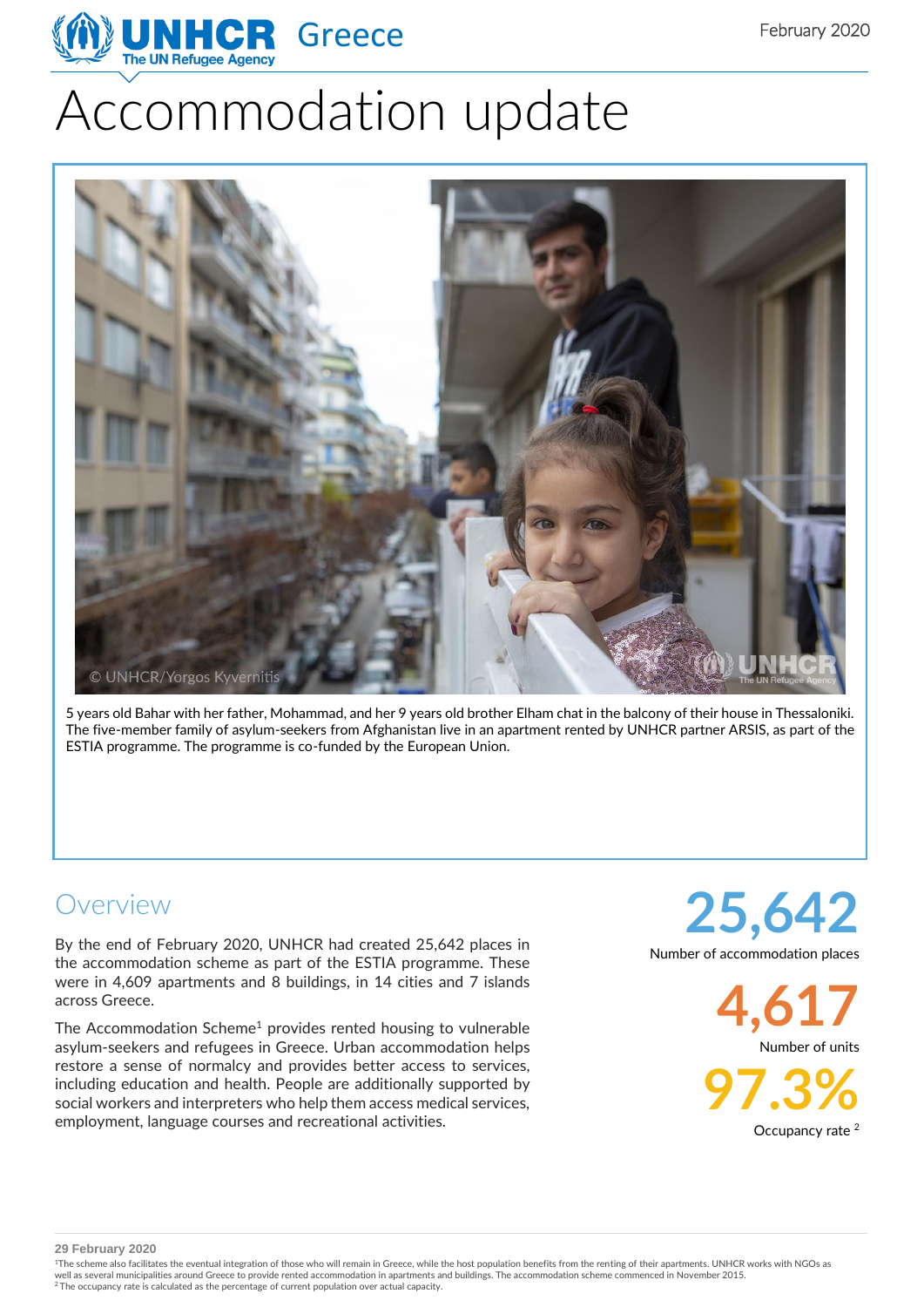#### **Demographics**

In total, since November 2015, 65,477 individuals have benefitted from the accommodation scheme. 21,666 people were accommodated as of the end of February 2020, 6,536 of whom are recognized refugees. 51% of the residents are children. The clear majority of those accommodated are families, with the average family size of four people. More than one in four residents have at least one of the vulnerabilities that make them eligible for the accommodation scheme. The three most common vulnerabilities are:

**11%** Serious medical condition

Single parent

**4%**

**3%** Child at risk



## Nationalities

The clear majority, 86% of individuals in the accommodation scheme are Syrians, Iraqis, Afghans, Iranians or Congolese (DRC). However, the individuals accommodated as of the end of February 2020 speak over 30 different languages as a mother tongue.



Over four in five accommodation places are in apartments, and the rest in buildings.



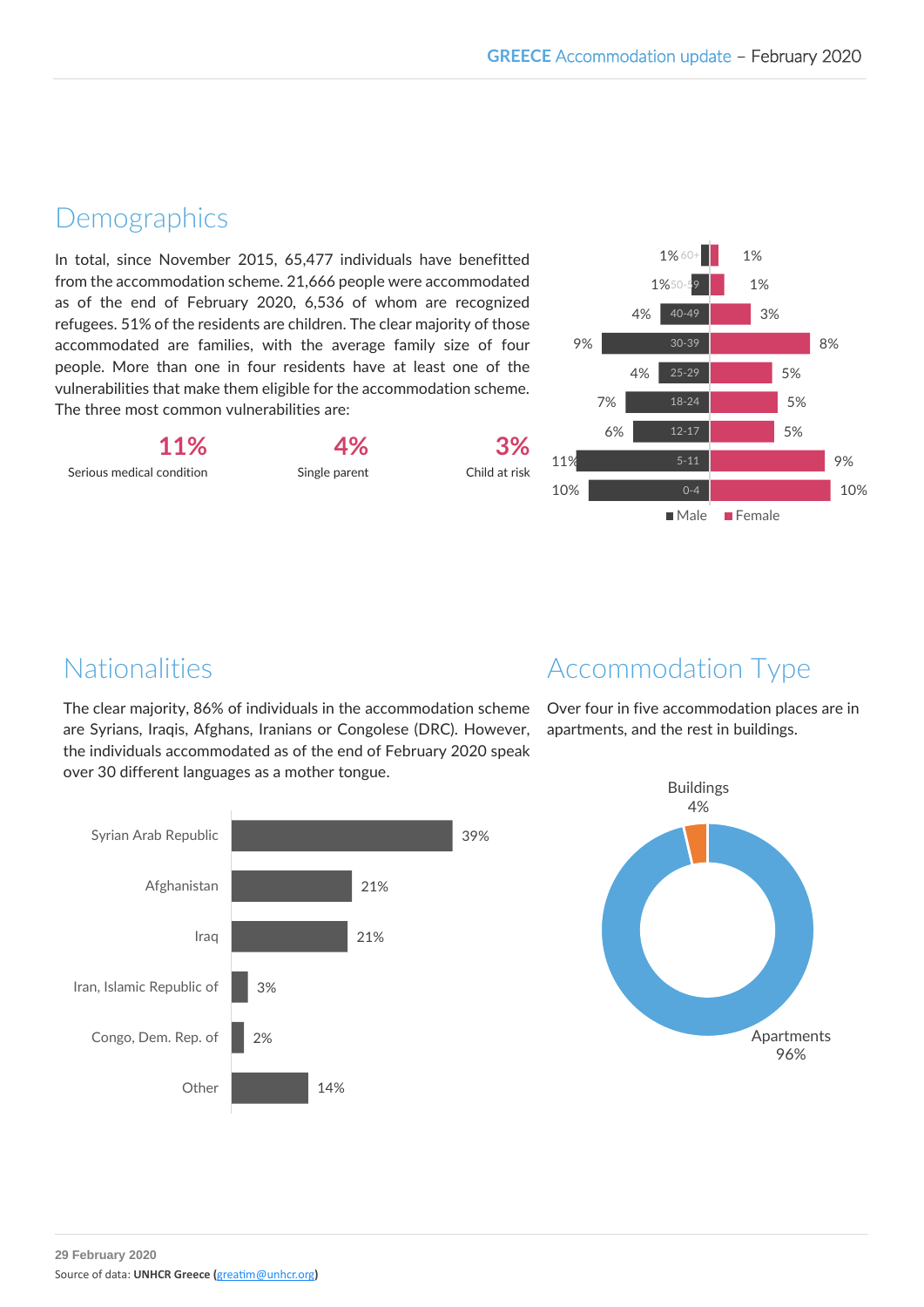#### Partners

At the end of February 2020, UNHCR is implementing the accommodation scheme through 23 partnerships with 12 national and international NGOs and 11 municipalities. In total, partners managed by UNHCR provided 100% of the accommodation places in Greece.

Partners GCR (Greek Council for Refugees) and METAdrasi provide social, legal and interpretation support. EPAPSY (Association for Regional Development and Mental Health) provides mental health services to refugees and asylum seekers with severe mental health conditions and disabilities.

UNHCR's accommodation partners are NGOs Praksis, Nostos, Catholic Relief Services (CRS), Iliaktida, Solidarity Now, Arsis, Intersos, Omnes, Perichoresis, and the municipalities of Athens (ADDMA), Thessaloniki (MUNTHESS), Trikala (E-TRIKALA), Livadia (KEDHL), Larissa (DIKEL), Nea Philadelphia - Nea Chalkidona (KEDFX), Karditsa (ANKA), Tripoli (PARNONAS), Piraeus (KODEP), Tilos (TILOS) and a consortium of municipalities in Crete (HDA).



TILOS, 1%

*"I arrived in Greece alone, as an unaccompanied minor, without any supporting network. In February 2019, I was transferred from the Shelter to an ADDMA apartment. I attend formal education (specialized in nursing) and speak fluent English and Greek. Under the guidance and constant encouragement of my Support Team and Counselors, I am determined to enter the labor market as I wish to live in Greece and become a doctor."*

19-year-old Ashrat Nawab from Afghanistan, lives in a shared apartment with other young men of his age and country in Central Athens, rented as part of the the ESTIA Program by UNHCR partner Athens Development and Destination Management Agency (ADDMA) of the City of Athens.